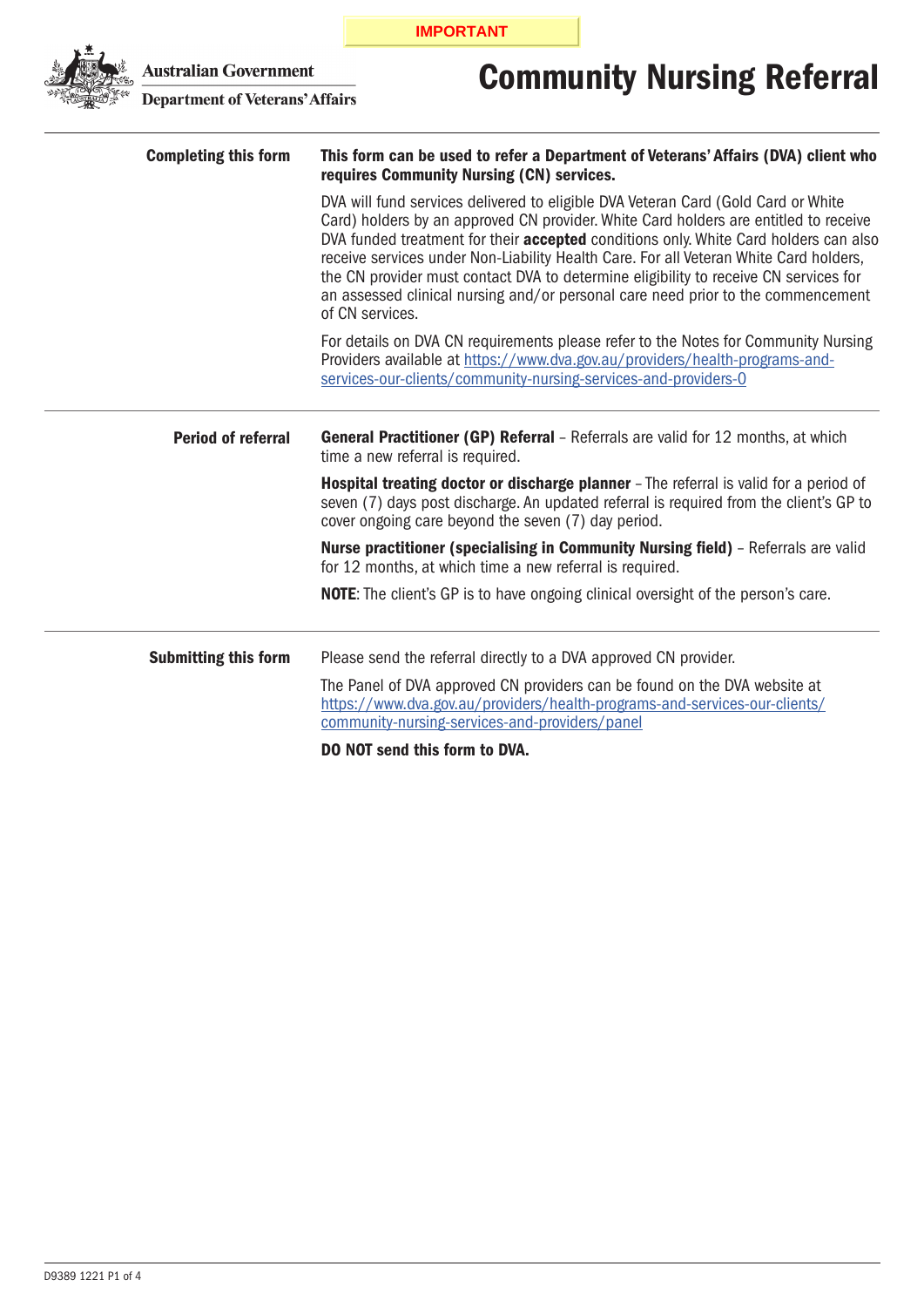|    | <b>PART A</b>                                                                                  | <b>Referral type</b>             |                                                                                                                      |
|----|------------------------------------------------------------------------------------------------|----------------------------------|----------------------------------------------------------------------------------------------------------------------|
| 1. | <b>Referral type</b>                                                                           | <b>Community Nursing</b>         | $\blacktriangledown$                                                                                                 |
|    | <b>PART B</b>                                                                                  | <b>Client Information</b>        |                                                                                                                      |
| 2. | <b>Client information</b>                                                                      | DVA file number                  |                                                                                                                      |
|    |                                                                                                | Card type                        | Gold                                                                                                                 |
|    |                                                                                                |                                  | White<br>Please specify the accepted condition the service<br>relates to                                             |
|    |                                                                                                |                                  |                                                                                                                      |
|    |                                                                                                | Title                            | Mr<br><b>Mrs</b><br><b>Miss</b><br>Ms<br>Other                                                                       |
|    |                                                                                                | Surname                          |                                                                                                                      |
|    |                                                                                                | Given name(s)                    |                                                                                                                      |
|    |                                                                                                | Date of birth                    |                                                                                                                      |
|    |                                                                                                | Address                          |                                                                                                                      |
|    |                                                                                                |                                  |                                                                                                                      |
|    |                                                                                                |                                  | <b>POSTCODE</b>                                                                                                      |
|    |                                                                                                | Contact number                   | 1                                                                                                                    |
|    |                                                                                                | Specify type of<br>accommodation | Note: If the client is a resident in a Residential Aged Care<br>Facility they are ineligible to receive CN services. |
|    |                                                                                                |                                  | Private residence                                                                                                    |
|    |                                                                                                |                                  | Independent Living Unit (ILU)                                                                                        |
| 3. | <b>Medical condition(s)</b>                                                                    |                                  |                                                                                                                      |
|    |                                                                                                |                                  |                                                                                                                      |
|    |                                                                                                |                                  |                                                                                                                      |
|    |                                                                                                |                                  |                                                                                                                      |
|    |                                                                                                |                                  |                                                                                                                      |
| 4. | Other health/support services<br>Is the client currently receiving<br>any other health/support | No                               |                                                                                                                      |
|    | services?                                                                                      | Yes                              | Specify the services<br>Veterans' Home Care (VHC)                                                                    |
|    |                                                                                                |                                  | Coordinated Veterans' Care (CVC)                                                                                     |
|    |                                                                                                |                                  | Allied Health - please specify                                                                                       |
|    |                                                                                                |                                  |                                                                                                                      |
|    |                                                                                                |                                  | Other - please specify                                                                                               |
|    |                                                                                                |                                  |                                                                                                                      |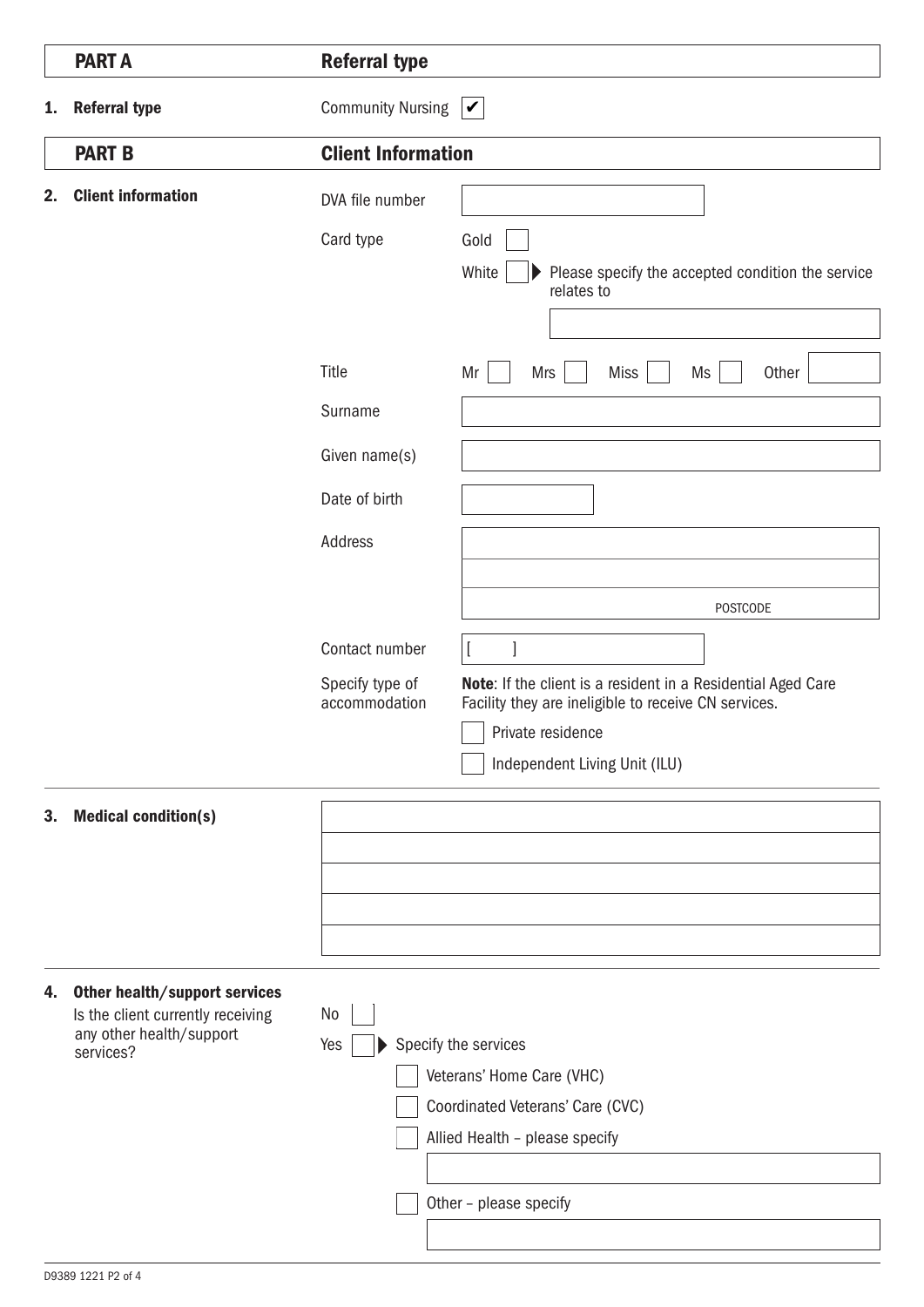| 5. | <b>My Aged Care</b><br>Has the client been assessed by<br>the Aged Care Assessment<br>Team/Service (ACAT/ACAS)?  | Please arrange for ACAT if the client is eligible.<br>No<br>Specify approval types<br>Yes<br>$\blacktriangleright$<br><b>Residential Care</b><br>Respite<br>Commonwealth Home Support Programme (CHSP)<br>Home Care Package (HCP)<br>Level 1<br>Level 2<br>Level $3$<br>Level 4<br>Please describe services approved or being provided |                                      |  |
|----|------------------------------------------------------------------------------------------------------------------|----------------------------------------------------------------------------------------------------------------------------------------------------------------------------------------------------------------------------------------------------------------------------------------------------------------------------------------|--------------------------------------|--|
|    | <b>PART C</b>                                                                                                    | <b>Referral to Provider details</b>                                                                                                                                                                                                                                                                                                    |                                      |  |
|    |                                                                                                                  |                                                                                                                                                                                                                                                                                                                                        |                                      |  |
| 6. | <b>Provider details</b>                                                                                          | Provider name                                                                                                                                                                                                                                                                                                                          | <b>Care Direct</b>                   |  |
|    |                                                                                                                  | Provider number<br>(if known)                                                                                                                                                                                                                                                                                                          | 9723081K                             |  |
|    |                                                                                                                  | Provider site                                                                                                                                                                                                                                                                                                                          | <b>Townsville</b>                    |  |
|    |                                                                                                                  | Contact number                                                                                                                                                                                                                                                                                                                         | 04 22556864                          |  |
|    |                                                                                                                  | Contact email                                                                                                                                                                                                                                                                                                                          | townsville@caredirectservices.com.au |  |
| 7. | <b>Details of the Community</b><br><b>Nursing services required for</b><br>the client                            |                                                                                                                                                                                                                                                                                                                                        |                                      |  |
|    | e.g. wound care, personal care,<br>medication management, etc.                                                   |                                                                                                                                                                                                                                                                                                                                        |                                      |  |
|    |                                                                                                                  |                                                                                                                                                                                                                                                                                                                                        |                                      |  |
|    |                                                                                                                  |                                                                                                                                                                                                                                                                                                                                        |                                      |  |
|    |                                                                                                                  |                                                                                                                                                                                                                                                                                                                                        |                                      |  |
| 8. | <b>Clinical details of the client's</b>                                                                          |                                                                                                                                                                                                                                                                                                                                        |                                      |  |
|    | condition including recent<br>illnesses, injuries and current                                                    |                                                                                                                                                                                                                                                                                                                                        |                                      |  |
|    | medication, if applicable<br>Attach additional details                                                           |                                                                                                                                                                                                                                                                                                                                        |                                      |  |
|    | (if applicable)                                                                                                  |                                                                                                                                                                                                                                                                                                                                        |                                      |  |
|    | Note: If medication management<br>is requested, then a signed<br>Medication Authority/order must<br>be attached. |                                                                                                                                                                                                                                                                                                                                        |                                      |  |